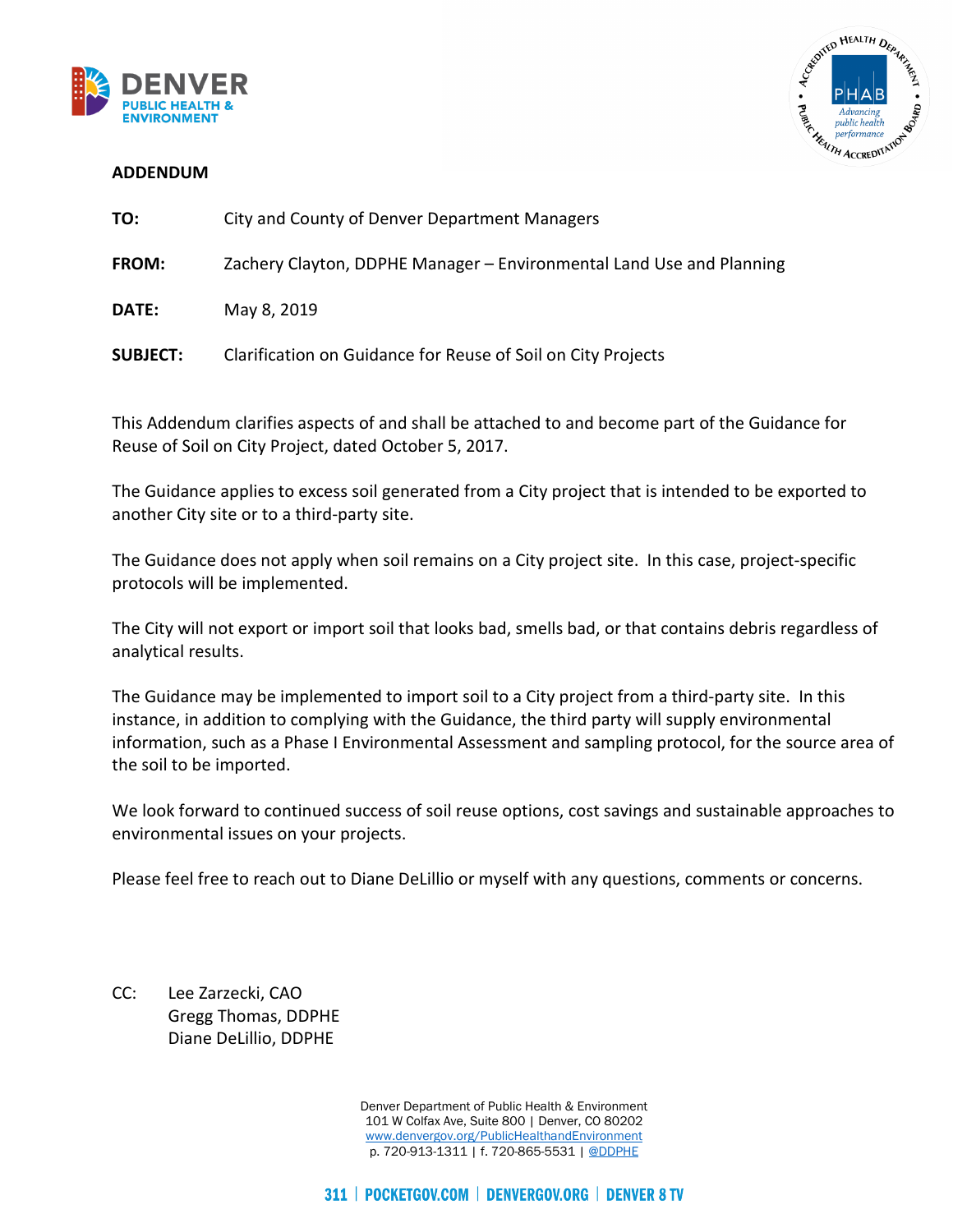

**Department of Environmental Health** Division of Environmental Quality 200 W 14th Ave, Suite 310 Denver, CO 80204 p: 720-913-1311 f: 720-865-5534 www.denvergov.org/deh

#### **INTEROFFICE MEMORANDUM**

**TO:** City and County of Denver Department Executive Directors

**FROM:** Bob McDonald, Executive Director

**DATE:** October 05, 2017

**SUBJECT:** Guidance for Reuse of Soil on City Projects

There is increasing demand in and around the City and County of Denver (City) for soil available for reuse. Such reuse offers several benefits to the City including reduced waste, hauling costs, disposal fees, and vehicle emissions.

As the local public health authority, the City's Department of Environmental Health (DEH) has determined that all reusable soil must be adequately characterized based on the intended reuse to ensure the protection of public health and the environment. If the soil is not suitable for reuse per these guidelines, it must be disposed at the City-owned Denver Arapahoe Disposal Site (DADS) in accordance with the City's Executive Order No. 115.

This guidance provides criteria by which City employees and/or third parties may, or may not, reuse soil from City projects at both City-owned properties and properties owned by others. DEH sign off will be required for any reuse options. As such, to promote safe and sustainable reuse, it is within DEH's purview to implement the following requirements for City soils to be reused:

- [1](#page-1-0). For onsite reuse, City personnel are responsible for contacting DEH<sup>1</sup> when they want to reuse soil or receive a request to reuse soil. DEH is responsible for promptly informing the requestor of City sampling frequency and analysis requirements based on contaminants of concern from recognized environmental conditions, which are designed to promote safe and sustainable reuse.
- 2. For off-site reuse and/or material to be imported to a site, the person or entity requesting to reuse the soil must adequately characterize the soil by sampling at least every 500 cubic

<span id="page-1-0"></span> <sup>1</sup> Diane DeLillio, 720-865-5448, [diane.delillio@denvergov.org](mailto:diane.delillio@denvergov.org)

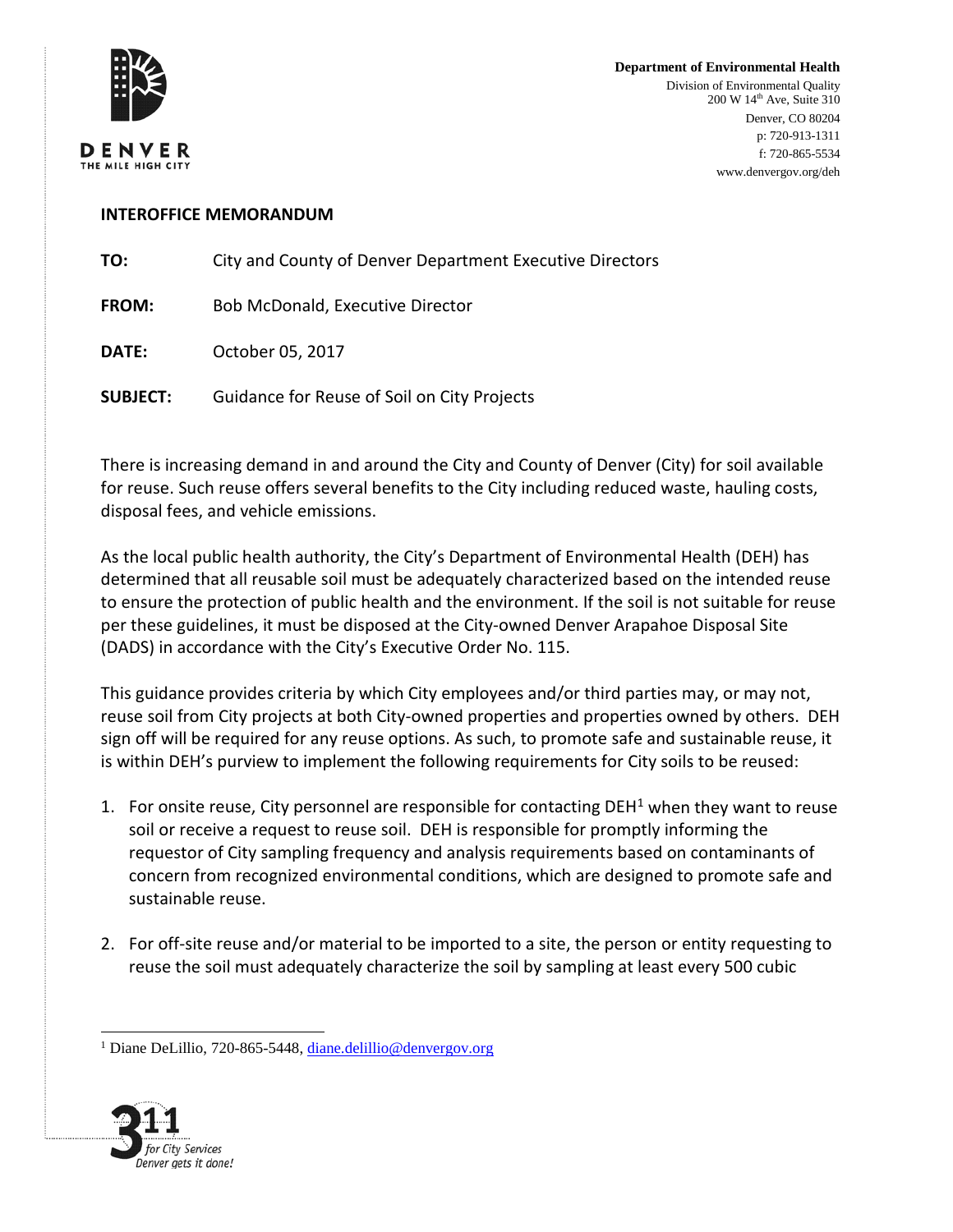

# **Department of Environmental Health**

DENVER THE MILE HIGH CITY

Division of Environmental Quality 200 W 14th Ave, Suite 310 Denver, CO 80204 p: 720-913-1311 f: 720-865-5534 www.denvergov.org/deh

yards to be excavated (or alternative frequency as determined by DEH) and analyze those soil samples for, at a minimum:

- a. Volatile organic constituents;
- b. Semi-volatile organic constituents;
- c. Total petroleum hydrocarbons;
- d. Pesticides;
- e. Herbicides;
- f. Polychlorinated biphenyls (PCBs);
- g. Arsenic, barium, cadmium, chromium, lead, mercury, selenium, and silver; and
- h. Asbestos if debris is found and if suspect asbestos-containing material is found in the debris (e.g., transite, ash, brick mortar, asphalt shingles, etc.)
- 3. In general, the person or entity requesting to reuse the soil shall pay all costs associated with the sampling and analysis of the soil.
- 4. Before the City will release the soil for reuse, the party requesting the excess soil must indicate the land use of the accepting site and demonstrate to DEH's satisfaction that the soil meets the criteria based on the designated land use of the receiving site. See Exhibit 1 for additional guidance.
- 5. Maintain the documentation for sample collection, analytical results, and the environmental consultant's field notes and evaluation.
- 6. Any third party will be required to sign a release to accept the soil from the City and to release the City from liability.

Attachments: Exhibit 1 – Soil Reuse Acceptance Criteria Guidance Table Exhibit 2 - Draft Release for Third Party Acceptance

CC: Jessica Brody, CAO Lee Zarzecki, CAO Zachery Clayton, DEH Gregg Thomas, DEH

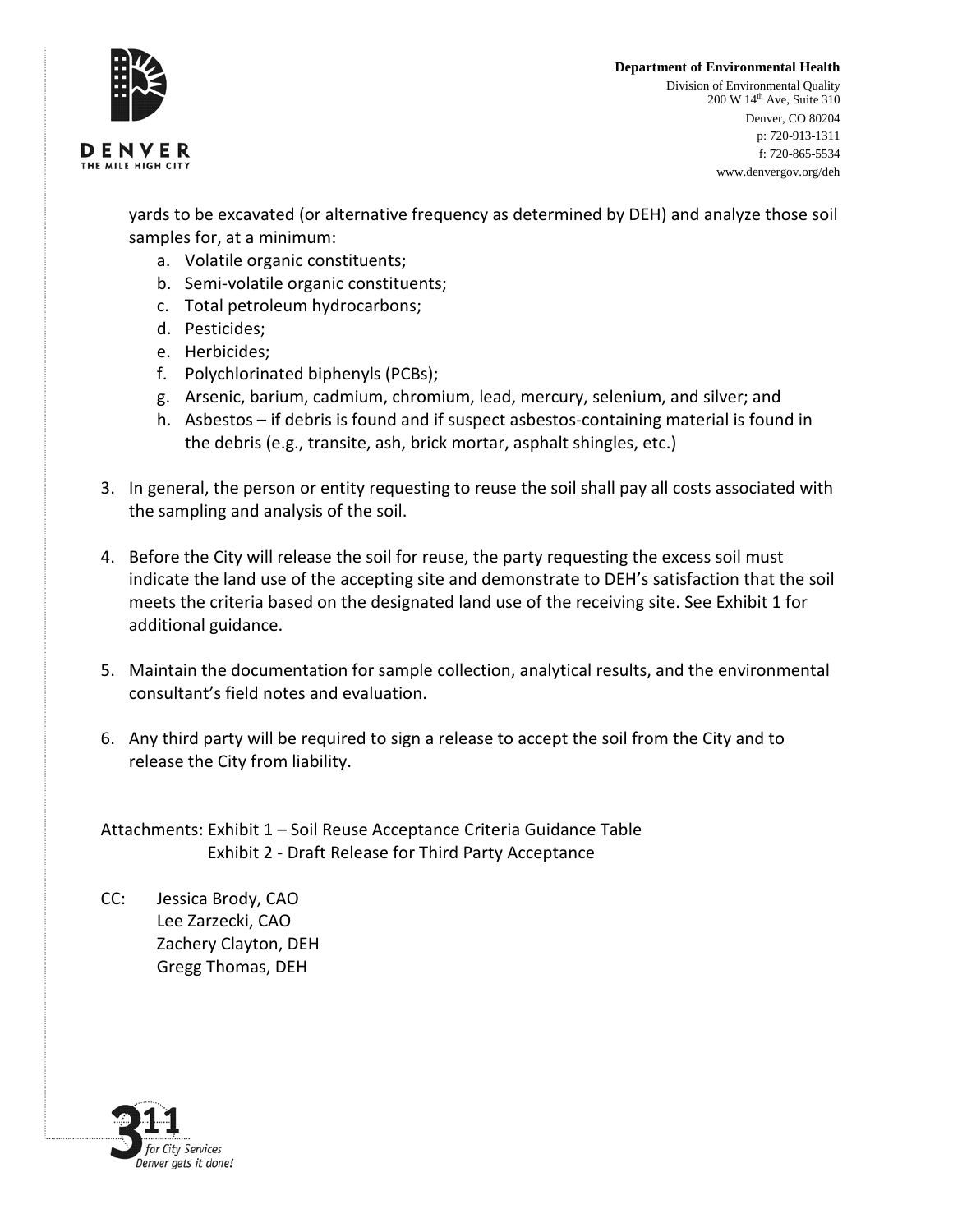

**Department of Environmental Health** Division of Environmental Quality 200 W 14th Ave, Suite 310 Denver, CO 80204 p: 720-913-1311 f: 720-865-5534 www.denvergov.org/deh

# **Exhibit 1 - Soil Reuse Acceptance Criteria Guidance Table**

| <b>Land Use</b>         | <b>Examples</b>          | Applicable Soil Reuse Acceptance Criteria*    |
|-------------------------|--------------------------|-----------------------------------------------|
| Recreational            | Parks, Open Space        | All Contaminants except Arsenic (Residential) |
|                         |                          |                                               |
|                         |                          | <b>Arsenic Standard</b>                       |
| Residential             | Single Family, Multi-    | All Contaminants except Arsenic (Residential) |
|                         | family, Mixed-use with   |                                               |
|                         | residential component    | <b>Arsenic Standard</b>                       |
| Right of Ways (not      | Roads, sidewalks, bike   | All Contaminants except Arsenic (Composite    |
| inclusive of utilities) | paths                    | Worker)                                       |
|                         |                          |                                               |
|                         |                          | <b>Arsenic Standard</b>                       |
| Utility corridors       | Storm water, Waste       | All Contaminants except Arsenic (Composite    |
| (underground)           | water,                   | Worker)                                       |
|                         |                          |                                               |
|                         |                          | <b>Arsenic Standard</b>                       |
| City-owned facilities   | Maintenance garages,     | All Contaminants except Arsenic (Composite    |
|                         | office buildings, safety | Worker)                                       |
|                         | buildings                |                                               |
|                         |                          | <b>Arsenic Standard</b>                       |

\* Screening values presented in the Regional Screening Levels table are based on human health risk from the combined exposure of direct soil ingestion, dermal contact with soil and inhalation of vapors or particulates associated with soil. Other pathways, such as indoor air or groundwater protection, may need to be considered on a site-specific basis. Some sites in sensitive ecological settings may need to be evaluated for potential ecological risk. These screening levels may not be applicable to sites within and/or subject to other regulatory programs (i.e., RCRA Corrective Action, Leaking Underground Storage Tanks, Superfund Operable Unit, etc.)

In addition, the reuse of any regulated asbestos-containing soil ("RACS") or suspect-RACS must be conducted in accordance with state regulations governing the management of RACS, 6 CCR 1007-2, § 5.5.

DEH is committed to assisting all agencies and projects to perform soil disturbing activities in a cost-effective and sustainable manner while ensuring protection of public health and the environment.

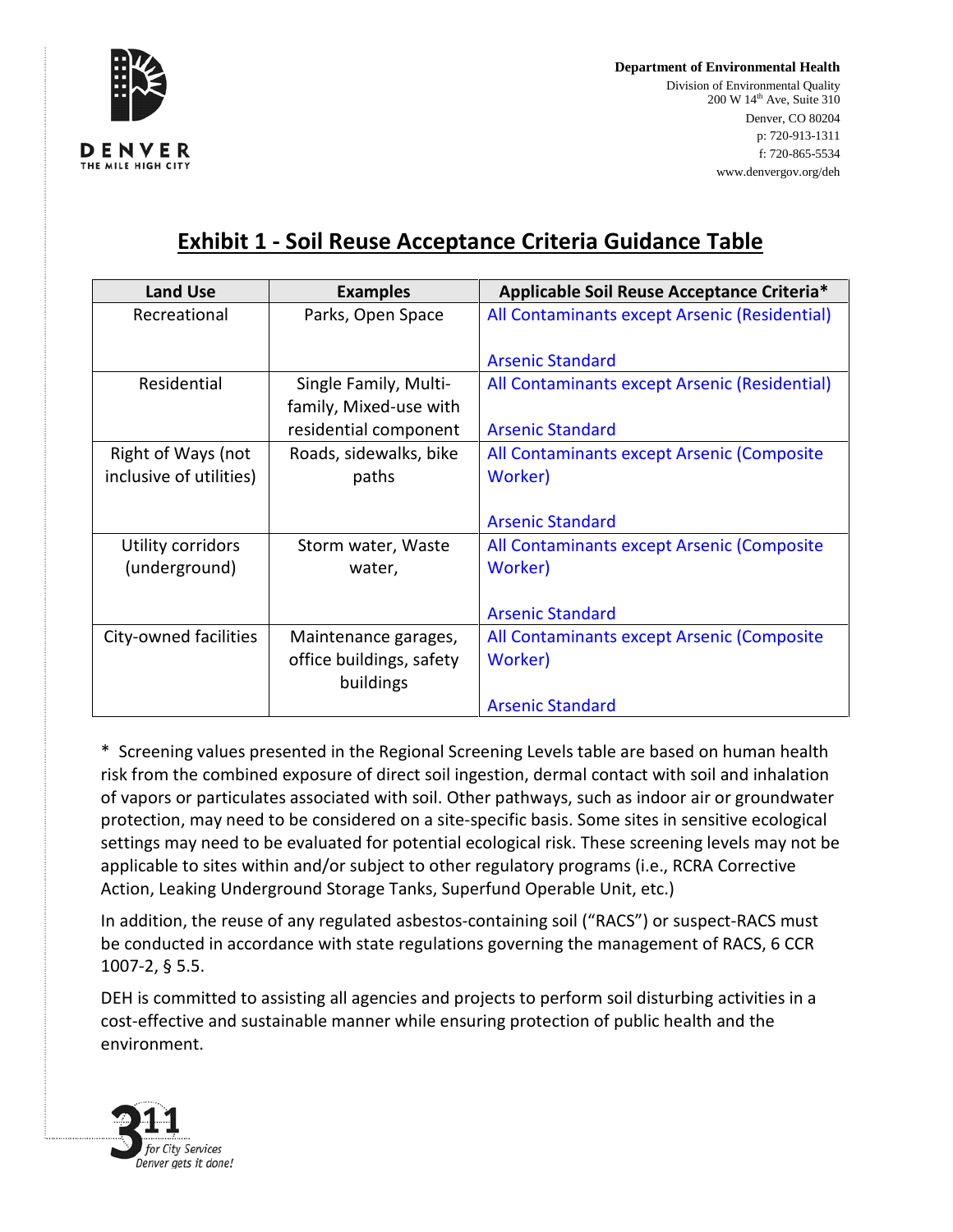#### **PRIVILEGED AND CONFIDENTIAL/ATTORNEY WORK PRODUCT**

#### **AGREEMENT AND RELEASE FOR EXCESS SOIL REUSE**

This Agreement and Release ("Agreement") is made by and between (the "Accepting Party") and the City and County of Denver (the "City") (collectively, the "Parties").

#### **RECITALS**

WHEREAS, the City has determined that it has excess soil available; and

WHEREAS, the Accepting Party has requested excess soil from the City for reuse at [address of reuse location] ; and

WHEREAS, the Accepting Party has sampled and analyzed the excess soil and determined it to be suitable for the intended reuse; and

NOW, THEREFORE, in consideration of the premises and agreements contained herein, the Parties agree as follows:

1. Recitals Binding. The Parties agree that the Recitals stated above are an integral part of the Agreement and are binding.

2. Conveyance of Ownership. The City agrees to convey to the Accepting Party ownership of up to \_\_[maximum volume]\_\_ cubic yards of excess soil.

3. Acceptance "AS-IS". The Accepting Party acknowledges that the City has made no representations or warranties regarding the environmental or geotechnical suitability of the excess soil. The Accepting Party acknowledges that it is assuming ownership of the excess soil based solely on its analysis of the soil. The Accepting Party accepts the excess soil "AS IS."

4. Payment. The Accepting Party shall pay to the City good and valuable consideration in the amount of TEN DOLLARS (\$10.00), the sufficiency of which is hereby acknowledged.

5. Transportation to Receiving Site. The Accepting Party will transport, or arrange to transport, the excess soil from \_\_[address]\_\_ to the reuse location at a time, place, and manner acceptable to the City.

6. Defense and Indemnification

The Accepting Party agrees to defend, indemnify, reimburse and hold harmless City, its appointed and elected officials, agents and employees for, from and against all liabilities, claims, judgments, suits or demands for damages to persons or property arising out of, resulting from, or relating to the reuse of the excess soil, unless such Claims have been specifically determined by the trier of fact to be the sole negligence or willful misconduct of the City.

b. Accepting Party's duty to defend and indemnify City shall arise at the time written notice of the Claim is first provided to City regardless of whether Claimant has filed suit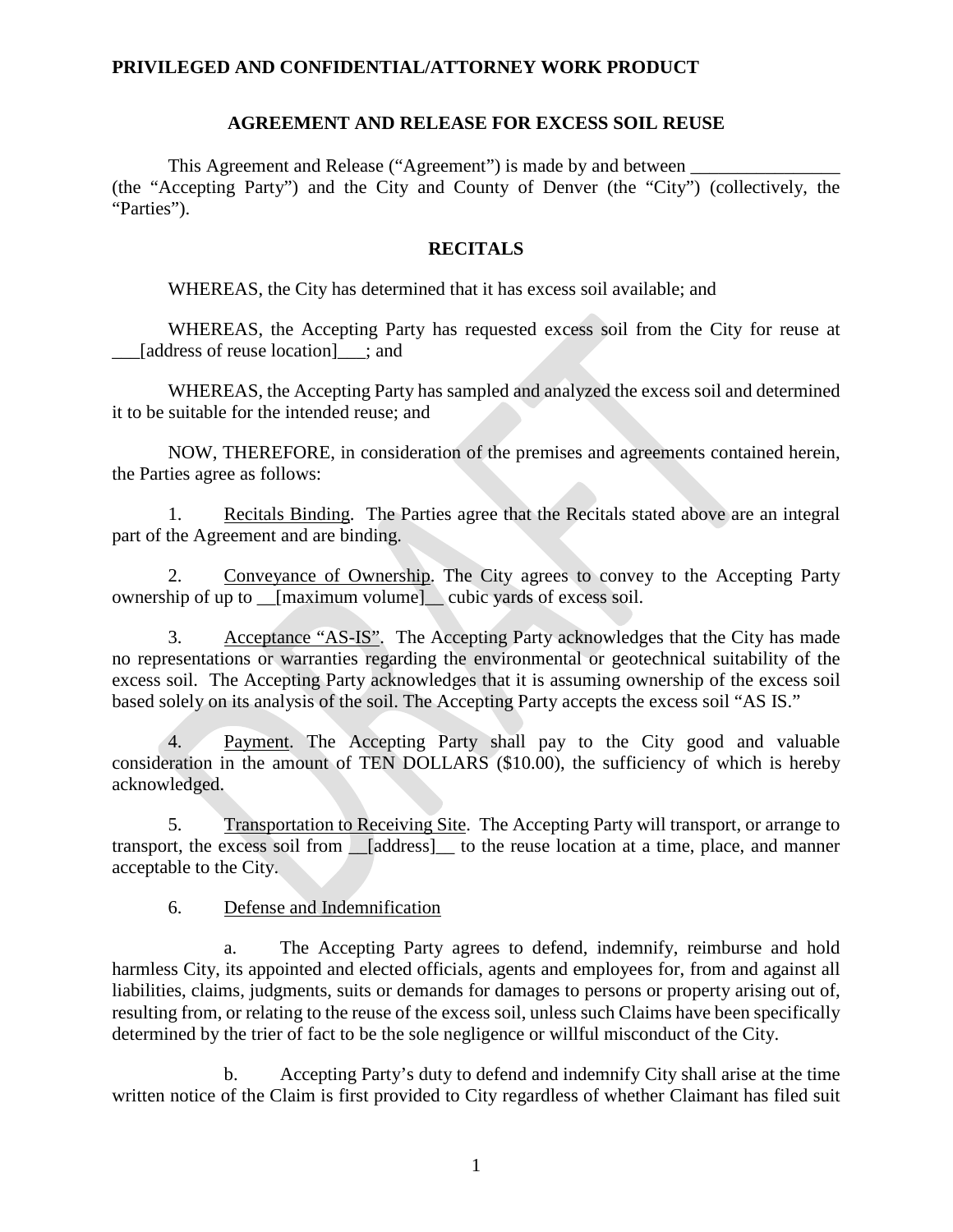### **PRIVILEGED AND CONFIDENTIAL/ATTORNEY WORK PRODUCT**

on the Claim. Accepting Party's duty to defend and indemnify City shall arise even if City is the only party sued by claimant and/or claimant alleges that City's negligence or willful misconduct was the sole cause of claimant's damages.

c. Accepting Party shall defend any and all Claims which may be brought or threatened against City and shall pay on behalf of City any expenses incurred by reason of such Claims including, but not limited to, court costs and attorney fees incurred in defending and investigating such Claims or seeking to enforce this indemnity obligation. Such payments on behalf of City will be in addition to any other legal remedies available to City and will not be the City's exclusive remedy.

7. City Execution of Agreement. The Agreement will not be effective or binding on the City until it has been fully executed by all required signatories of the City and County of Denver, and if required by Charter, approved by the City Council.

8. Authority.

a. The Parties to this Agreement agree that each Party has authority to execute this Agreement.

b. The Parties to this Agreement have carefully read, and know and understand, the full contents of this Agreement and are voluntarily entering into this Agreement.

c. The Parties to this Agreement are competent to enter into this Agreement.

9. Governing Law and Venue. The Agreement will be construed and enforced in accordance with applicable federal law, the laws of the State of Colorado, and the Charter, Revised Municipal Code, ordinances, regulations and Executive Orders of the City and County of Denver, which are expressly incorporated into the Agreement. Unless otherwise specified, any reference to statutes, laws, regulations, charter or code provisions, ordinances, executive orders, or related memoranda, includes amendments or supplements to same. Venue for any legal action relating to the Agreement will be in the District Court of the State of Colorado, Second Judicial District (Denver District Court).

10. Entire Agreement: The Parties to this Agreement have not relied on any statement, representation, omission, inducement or promise of any other Party (or any officer, agent, employee, representative, or attorney for any other Party) in executing this Agreement, or in making the settlement provided for herein, except as expressly stated in this Agreement. The Agreement contains the entire understanding of the Parties relating to the subject matter of the Agreement. No promise, inducement or agreement which is not specifically provided in this Agreement has been made by any party to this Agreement, and no warranties, representations, or undertakings are made by the Parties hereto except as are expressly provided herein.

11. Electronic Signatures and Electronic Records. The Accepting Party consents to the use of electronic signatures by the City. The Agreement, and any other documents requiring a signature under the Agreement, may be signed electronically by the City in the manner specified by the City. The Parties agree not to deny the legal effect or enforceability of the Agreement solely because it is in electronic form or because an electronic record was used in its formation. The